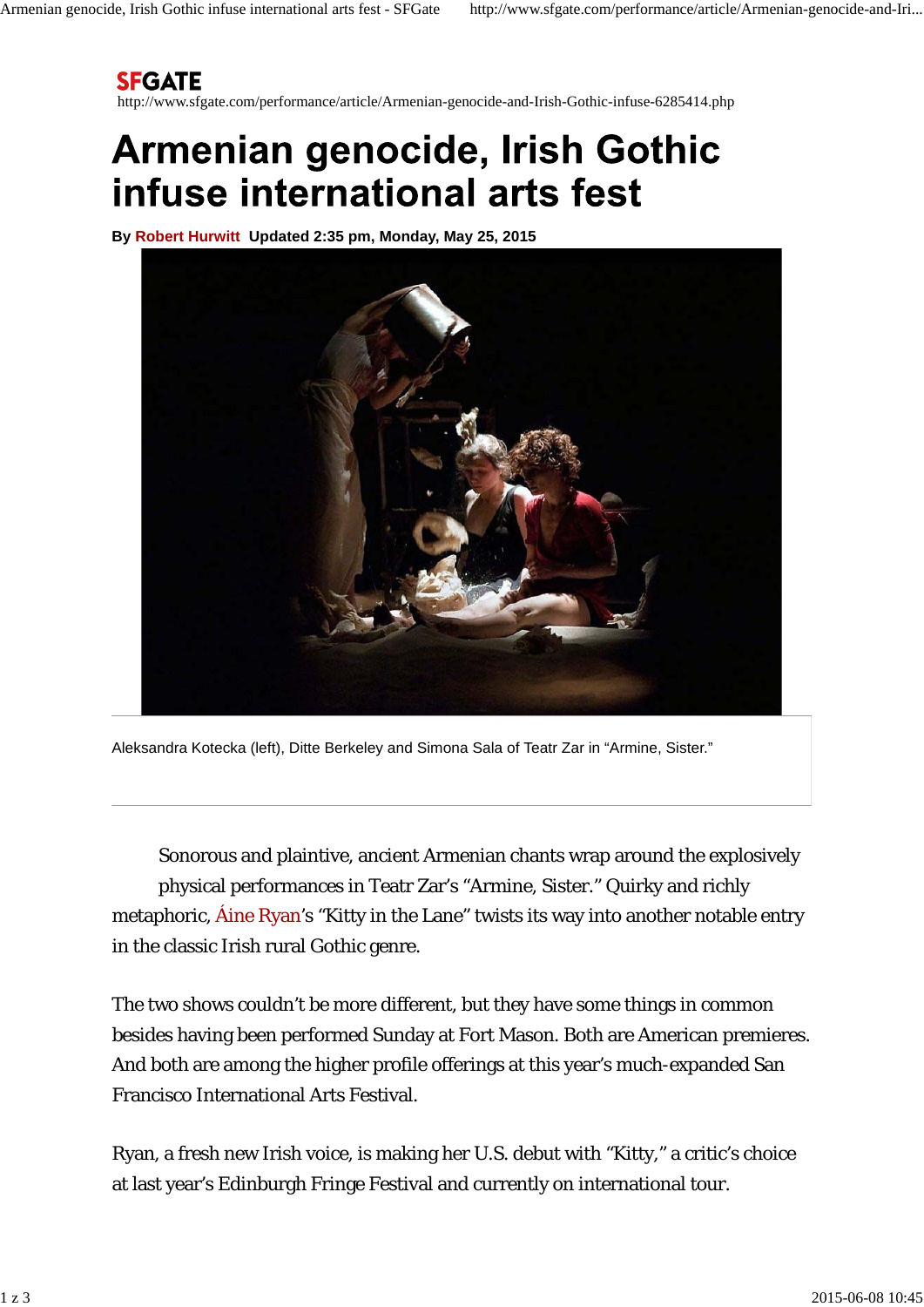Produced by her Studio Perform, it's an exceptionally promising first piece for the 22-year-old actor-playwright. But it has some typical first-time-out flaws, particularly in performance.

Ryan is a magnetic and versatile presence, but her vocal patterns — particularly her use of pauses — are repetitive and her diction can get fuzzy, a problem for American audiences when you're working in a regional Irish accent. Most of this is nothing that a good director couldn't fix (none is credited). She has the skill to give her writing the acting it deserves. That's what's most memorable about "Kitty." Ryan, as the young woman running a remote family farm, spins an ever-more-grisly tale with seductively easy grace while waiting for her boyfriend to pick her up. Despite the welcome results of its referendum on same-sex marriage, "Kitty" probes how far the country has to go to achieve full gender equality.

"Armine" is even more directly issue-focused — on the Armenian genocide specifically and, more inclusively, the legacy of such conflicts in the Middle East. But also on how such horrors persist or are buried in our cultural memory. You need some context, however, to know that, provided by the program and, on opening night, by the director's more informative curtain speech. Zar, Poland's widely influential Grotowski-based experimental company, works extensively with ancient song patterns, exploring them vocally and adding layers of meaning through devised movement. There's no text.

The hauntingly sung Armenian songs, led by a vibrant Aram Kerovpyan, establish the depth and poignancy of the tone, and the subject matter — especially for those, such as the Armenian woman sitting next to me, who know them by heart. A few gorgeously rendered Persian and Kurdish songs broaden the scope. Other elements may be more open to interpretation than the creators intend. The many columns standing on the long set (with the audience seated on both sides) made me think of classical temples, rather than the Armenian church they're supposed to evoke.

Bur there's no mistaking the vivid theatricality of the intensely focused physical explorations of cycles of inhumane degradation, violence, shattered psyches and rueful memories, tempered with genuine attempts to comfort or care for each other. The extraordinary Ditte Berkeley and Simona Sala anchor a riveting ensemble of women and men — many at times stripped to the waist — filling Zar's desert temple installation with images of crashing bodies, cascading sand, men felling columns, imprisonment, imperiled babies and, yes, pomegranates.